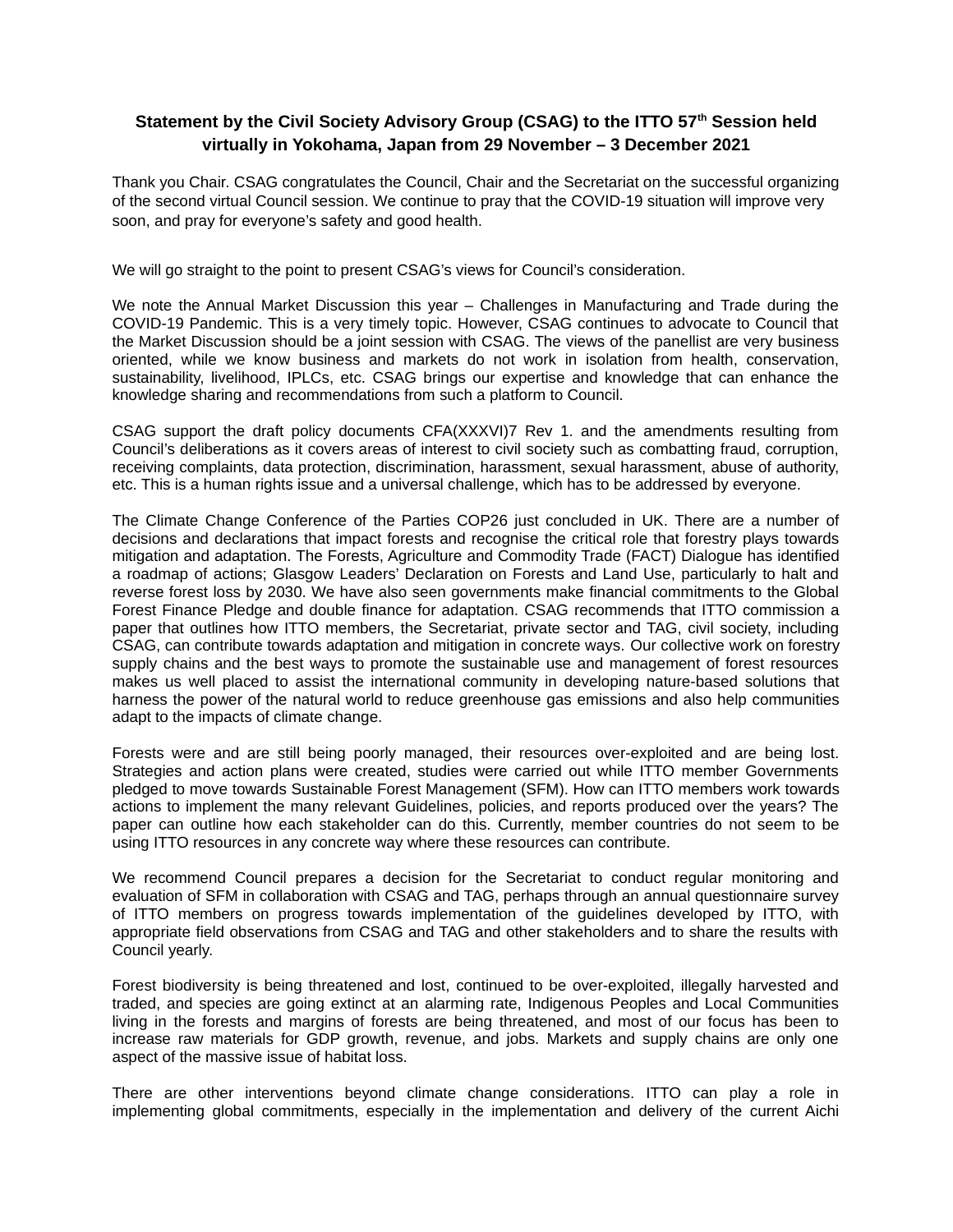Targets under the CBD Strategic Plan 2011-2020 and, under other conventions such as CITES, assessing and monitoring CITES Non-Detriment Findings (NDF) implementation. We note ongoing negotiations in the finalization of the post-2020 global biodiversity framework, including relevant draft targets such as Target 10 on ensuring forestry is managed sustainably and target 15 on businesses moving towards the full sustainability of extraction and production practices, and sourcing and supply chains. We urge that consideration be given to examine how we can support governments implement the ambitious and transformative targets. Addressing timber and forest resources over-exploitation and amplifying conservation and livelihood benefits from sustainable use and trade should be integrated in the post-2020 global biodiversity framework.

ITTO Strategic Action Plan (SAP) 2022 – 2026 – is a very comprehensive document. We are concern about the increase in deforestation and illegal and unsustainable trafficking. The prevailing economic development policy towards extractivism in the Strategic Action Plan, on the economic results of the member countries and not necessarily regional and national conservation and species range states preclude the development of a comprehensive vision of their conservation status and without accounting for actual/ sustainble levels of extraction according to the resilience of the ecosystem and species. The ITTO, on the one hand, must strengthen and / or generate some mechanism or establish agreements or alliances with other instruments or arrangements that can supply information, results and articulate these needs. There is an urgent need to incorporate and promote the development of diversified sources of timber and non-timber forest products, based on the regenerative capacity of the species and ecosystems and not on business sustainability.

The Market Discussion illustrates clearly that the COVID-19 pandemic has affected many countries where harvest, supply and consumption have been severely affected, leading to job losses, impact on livelihood and social cohesion of society in many ITTO member countries, especially in the developing world. Sustainable and responsible use of forestry resources and tackling illegal and unsustainable use must be an integral part of COVID-19 recovery strategies if the world is to 'build back better' towards a more sustainable and resilient future.

Jobs, revenue, livelihood, cultural integrity and sustainability of the resource and supply should not be looked at in isolation. The critical challenge should not only be focused on technical forestry aspects; we cannot leave the problems of SFM to the foresters and technicians at the forest level. Council has set aside in this virtual Council's limited time resource to discuss political issues such as the ED's position. How about setting aside time to talk about the elephants in the room – where, what, and why is SFM falling behind? All of us in the Council have sat in many workshops and read reports that show the issues and problems facing SFM are not related to the technical aspects of forest management.

Thank you.

CSAG

## **Chair**

Chen Hin Keong, TRAFFIC, Chair and official contact Christine Wulandari, FKKM, Indonesia person for CSAG hk.chen@traffic.org

**South America Focal Point**

Ximena Buitrón, FairWild Foundation, Ecuador [ximebuitron@hotmail.com](mailto:ximebuitron@hotmail.com)

**Asia Pacific Focal Points** chs.wulandari@gmail.com

**Africa Focal Points** Cecile Ndjebet, Cameroon Ecology, Cameroon cecilendjebet28@gmail.com Francis Colee, Green Advocates, Liberia Francis.colee@elaw.org